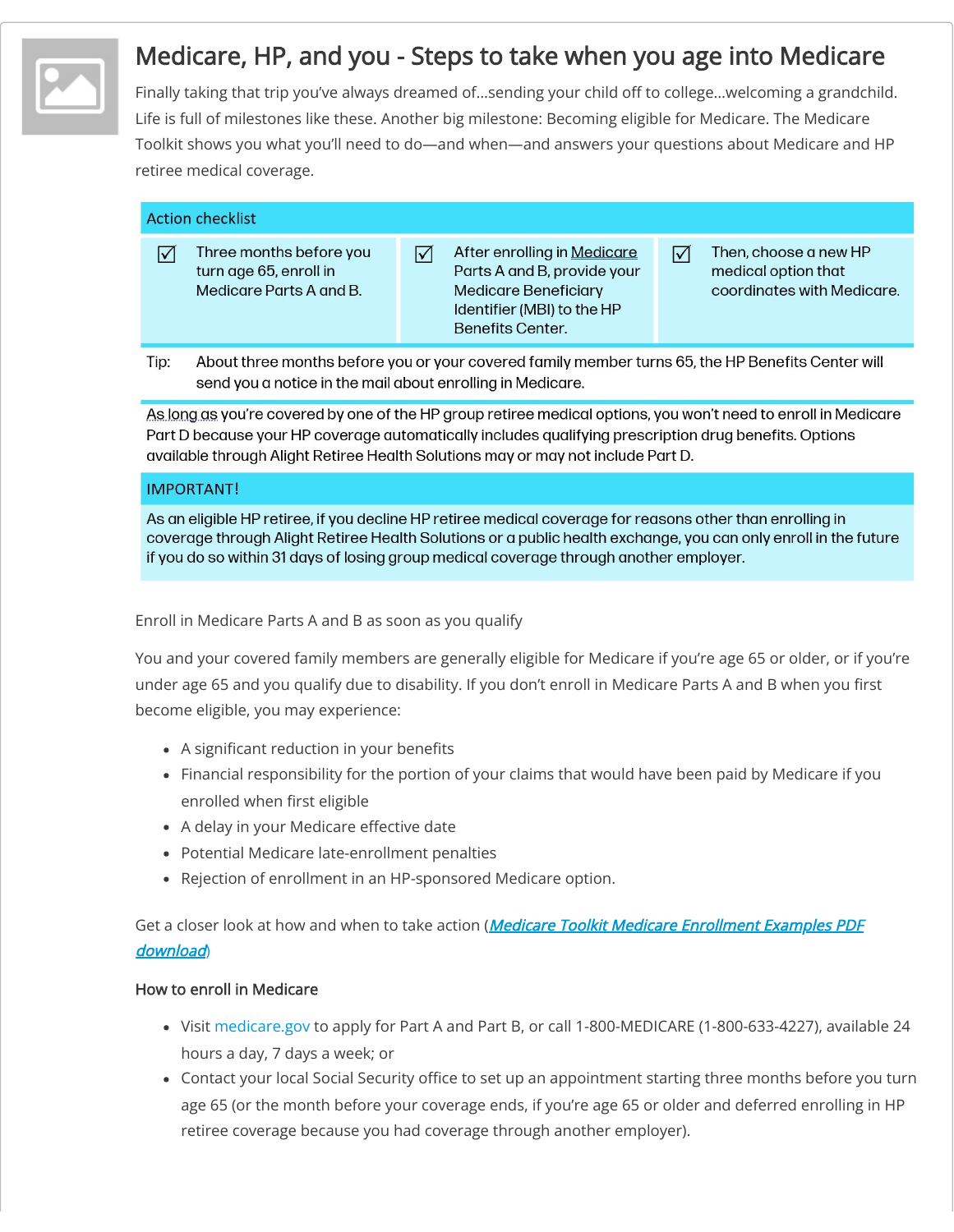Tip: If you're enrolling for or already receiving Social Security benefits, your application for Social Security also serves as your application for Medicare.

Are you enrolled in the High Deductible Health Plan (HDHP) medical option and contributing to a Health Savings Account (HSA)?

Once you enroll in Medicare, you cannot contribute to an HSA. It's important to consult a tax adviser before contributing to an HSA, especially if you'll become eligible for Medicare this year.

# Remember to notify the HP Benefits Center of your Medicare enrollment

Some HP medical options require confirmation of your Medicare enrollment before you can begin participating. As soon as your Medicare enrollment is completed, call the HP Benefits Center at 1-800-890- 3100 and provide your MBI (also known as your Medicare number).

When you provide your MBI to the HP Benefits Center, you (or your Medicare-eligible family member) will also enroll in a new medical option that coordinates with Medicare.

# If some family members aren't eligible for Medicare

When you (or a covered family member) become eligible for Medicare, any non-Medicare-eligible family [members will stay in their current medical options. Nothing changes for them. See the](https://www.hpcontinuum.com/resources/dok.php?&download=91) *Medicare enrollment* examples (PDF download) for additional details.

## Also see…

The links below provide additional details about Medicare and HP retiree medical coverage.

## Medicare basics

Medicare has several parts, each of which cover different types of care. See how Medicare Parts A, B, C, and D compare and what they cover (*Medicare Toolkit Medicare Basics PDF download*).

## Medical coverage options that coordinate with Medicare

You and Medicare share in the cost of covered hospital and medical expenses, but there are some common health expenses Medicare Parts A and B don't cover. That's why many retirees choose to purchase additional coverage that coordinates with Medicare. Medicare becomes your primary coverage, meaning it pays benefits first, as of the date you (or a family member) enroll in Medicare Parts A and B. Learn more about your medical coverage options (*[Options that coordinate with Medicare PDF download](https://www.hpcontinuum.com/resources/dok.php?&download=89)*). [LJ2]

## Medicare enrollment examples

If you still have questions about when to enroll in Medicare and HP-sponsored retiree medical coverage, these [examples walk you through several common scenarios. Get a closer look at what to do and when \(](https://www.hpcontinuum.com/resources/dok.php?&download=91)*Medicare* Toolkit Enrollment Examples PDF download)

## Terms to know

[Need help remembering Medicare-related terms and definitions? Get a helpful glossary \(](https://www.hpcontinuum.com/resources/dok.php?&download=92)Terms to know PDF download)

#### Need more information?